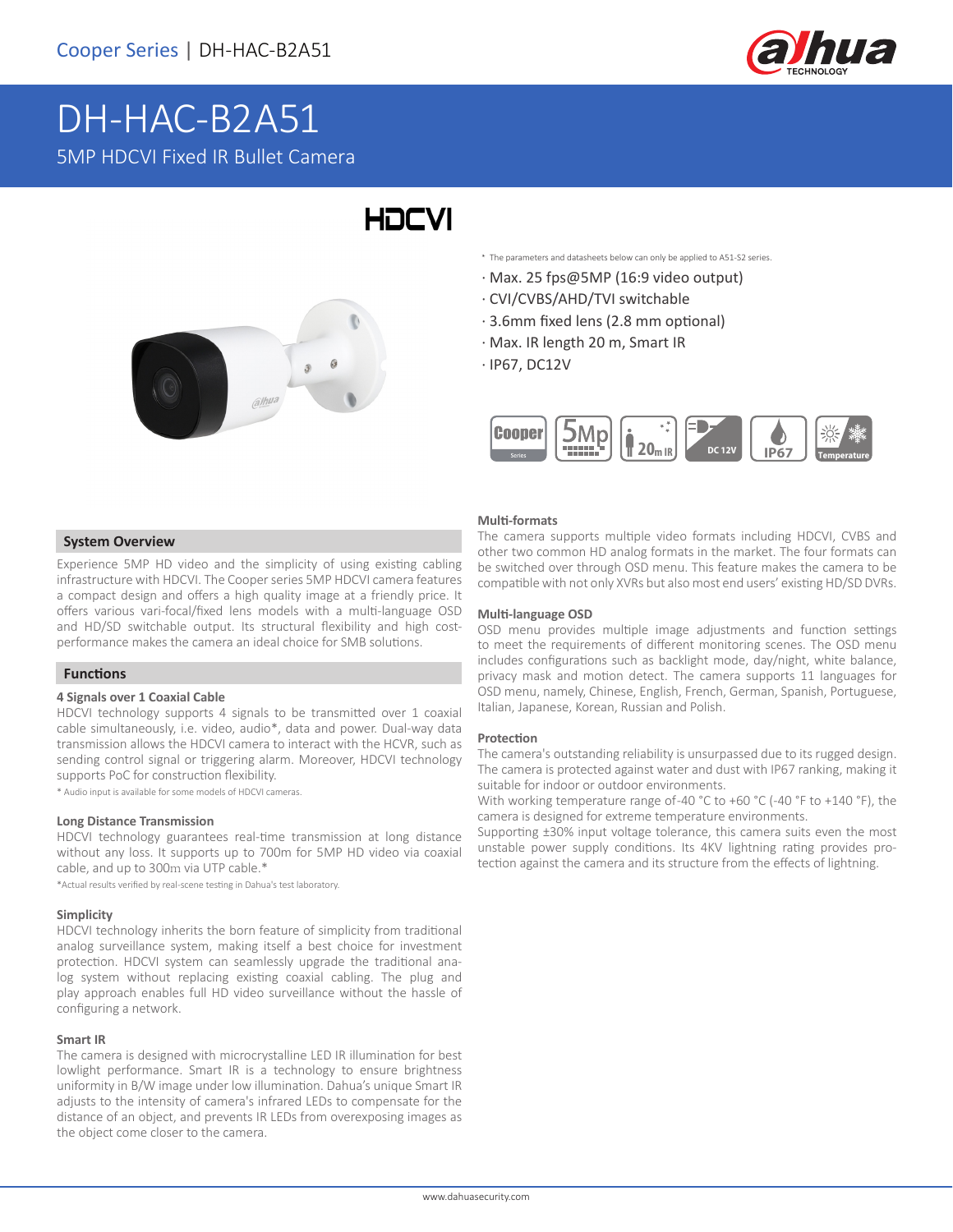# Cooper Series|DH-HAC-B2A51

## **Technical Specification**

|--|

| Image Sensor                    |                   | 1/2.7" CMOS                                                                                                                                                                                     |                              |                                |                                         |
|---------------------------------|-------------------|-------------------------------------------------------------------------------------------------------------------------------------------------------------------------------------------------|------------------------------|--------------------------------|-----------------------------------------|
| Max. Resolution                 |                   | 2880 (H) × 1620 (V)                                                                                                                                                                             |                              |                                |                                         |
| Pixel                           |                   | 5MP                                                                                                                                                                                             |                              |                                |                                         |
| <b>Scanning System</b>          |                   | Progressive                                                                                                                                                                                     |                              |                                |                                         |
| <b>Electronic Shutter Speed</b> |                   | PAL: 1/25-1/100000 s<br>NTSC: 1/30-1/100000 s                                                                                                                                                   |                              |                                |                                         |
| Min. Illumination               |                   | 0.02 Lux/F2.0, 30IRE, 0 Lux IR on                                                                                                                                                               |                              |                                |                                         |
| S/N Ratio                       |                   | More than 65 dB                                                                                                                                                                                 |                              |                                |                                         |
| <b>Illumination Distance</b>    |                   | 20 m (66 feet)                                                                                                                                                                                  |                              |                                |                                         |
| Illuminator On/Off Control      |                   | Auto;manual                                                                                                                                                                                     |                              |                                |                                         |
| Lens                            |                   |                                                                                                                                                                                                 |                              |                                |                                         |
| Lens Type                       |                   | Fixed lens / Fixed iris                                                                                                                                                                         |                              |                                |                                         |
| Mount Type                      |                   | M12                                                                                                                                                                                             |                              |                                |                                         |
| Focal Length                    |                   | 3.6 mm (2.8 mm Optional)                                                                                                                                                                        |                              |                                |                                         |
| Max Aperture                    |                   | F2.0                                                                                                                                                                                            |                              |                                |                                         |
| Angle of View                   |                   | $2.8$ mm: $125^\circ \times 106^\circ \times 56^\circ$<br>(diagonal × horizontal × vertical)<br>3.6 mm: $104^{\circ} \times 88^{\circ} \times 46^{\circ}$<br>(diagonal × horizontal × vertical) |                              |                                |                                         |
| <b>Focus Control</b>            |                   | N/A                                                                                                                                                                                             |                              |                                |                                         |
| <b>Close Focus Distance</b>     |                   | 2.8 mm: 0.8 m (2.6 ft)<br>3.6 mm: 1.2 m (3.9 ft)                                                                                                                                                |                              |                                |                                         |
| DORI distance                   | Lens              | Detect                                                                                                                                                                                          | Observe                      | Recognize                      | Identify                                |
|                                 | 2.8 <sub>mm</sub> | 56.0 m<br>$(183.7 \text{ ft})$                                                                                                                                                                  | 22.4 m<br>(73.5 ft)          | 11.2 <sub>m</sub><br>(36.7 ft) | 5.6 <sub>m</sub><br>$(18.4 \text{ ft})$ |
|                                 | 3.6mm             | 80 m<br>(262.5 ft)                                                                                                                                                                              | 32 m<br>$(105.0 \text{ ft})$ | 16 m<br>(52.5 ft)              | 8 <sub>m</sub><br>$(26.2 \text{ ft})$   |

Pan / Tilt / Rotation

| Pan/Tilt/Rotation | Pan: $0^{\circ} - 360^{\circ}$<br>Tilt: $0^\circ - 90^\circ$<br>Rotation: $0^\circ - 360^\circ$                                                                                                    |
|-------------------|----------------------------------------------------------------------------------------------------------------------------------------------------------------------------------------------------|
| Video             |                                                                                                                                                                                                    |
| Resolution        | 5M(2880×1620);4M(2560×1440)<br>1080P (1920 × 1080); 960H (960 × 576/960 × 480)                                                                                                                     |
| Frame Rate        | CVI<br>PAL:5M@25 fps; 4M@25fps; 1080P@25fps<br>NTSC:5M@25 fps; 4M@30fps; 1080P@30fps<br>AHD:<br>$PAL:4M@25$ fps;<br>NTSC:4M@30 fps;<br>TVI:<br>PAL:4M@25 fps;<br>NTSC:4M@30 fps;<br>CVBS:<br>960H: |
| Video Output      | Video output choices of CVI/TVI/AHD/CVBS by one<br><b>BNC</b> port                                                                                                                                 |
| Day/Night         | Auto (ICR) / Manual                                                                                                                                                                                |

| <b>OSD Menu</b>                           | Multi-language                                                                                                                |
|-------------------------------------------|-------------------------------------------------------------------------------------------------------------------------------|
| <b>BLC Mode</b>                           | BLC / HLC / DWDR                                                                                                              |
| <b>WDR</b>                                | <b>DWDR</b>                                                                                                                   |
| Gain Control                              | AGC                                                                                                                           |
| Noise Reduction                           | 2D                                                                                                                            |
| <b>White Balance</b>                      | Auto; manual                                                                                                                  |
| Smart IR                                  | Yes                                                                                                                           |
| Mirror                                    | Off/On                                                                                                                        |
| <b>Privacy Masking</b>                    | Off / On (8 area, rectangle)                                                                                                  |
| Certifications                            |                                                                                                                               |
| Certifications                            | CE (EN55032, EN55024, EN50130-4,EN60950-1,<br>EN 62368-1:2014+A11:2017)<br>FCC (CFR 47 FCC Part 15 subpartB, ANSI C63.4-2014) |
| Interface                                 |                                                                                                                               |
| Audio Interface                           | N/A                                                                                                                           |
| Eelectrical                               |                                                                                                                               |
| Power Supply                              | 12V DC +30%                                                                                                                   |
| Power Consumption                         | Max. 3.7W (12V DC, IR on)                                                                                                     |
| Environmental                             |                                                                                                                               |
| <b>Operating Conditions</b>               | -40°C to +60°C (-40°F to +140°F) /Less than 95% RH<br>* Start up should be done at above -40°C (-40°F)                        |
| <b>Storage Conditions</b>                 | -40°C to +60°C (-40°F to +140°F) /Less than 95% RH                                                                            |
| Ingress Protection & Vandal<br>Resistance | <b>IP67</b>                                                                                                                   |
| Construction                              |                                                                                                                               |
| Casing                                    | Aluminium                                                                                                                     |
| <b>Dimensions</b>                         | 70.1 mm × 70.1 mm × 157.6 mm<br>$(2.76" \times 2.76" \times 6.21")$                                                           |
| Net Weight                                | 0.24 kg (0.53 lb)                                                                                                             |
| <b>Gross Weight</b>                       | 0.34 kg (0.75 lb)                                                                                                             |